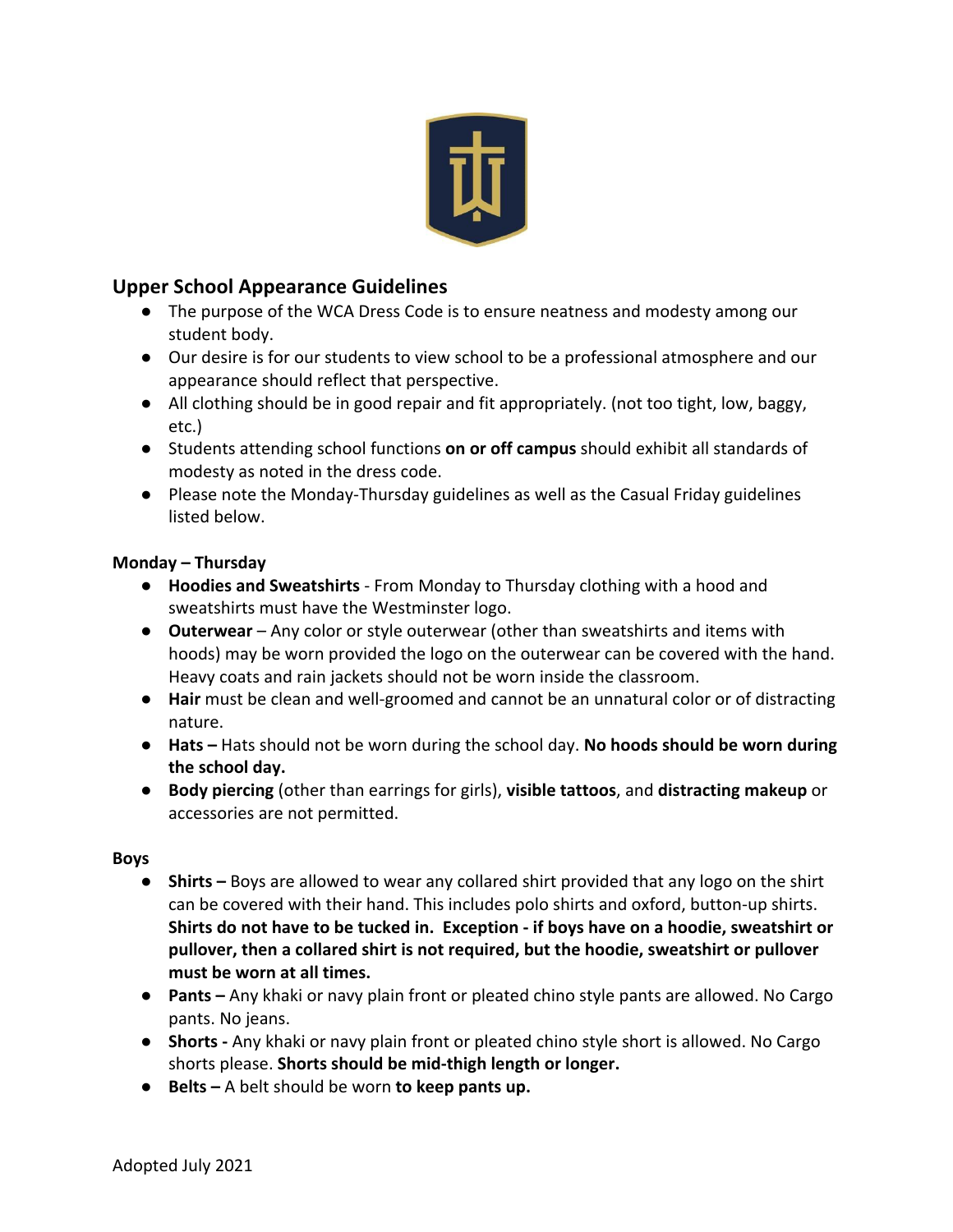● **Shoes** -Athletic shoes, dress shoes, and boots or sandals are all appropriate for school. No flip-flops or crocs.

**Girls**

- **Shirts –** Girls are allowed to wear any collared shirt provided that any logo on the shirt may be covered with their hand. This includes polo shirts and oxford, button-up shirts. **Crop tops are not allowed.**
- **Pants**  Any khaki or navy plain front or pleated chino style pants are allowed. Cargo pants or jeggings are not allowed. No jeans.
- **Skirts and Shorts –** should be navy or khaki in color or the Land's End White Plaid, shorts can be plain or pleat front. **The length of all skirts should be mid-thigh or longer.**
- **Leggings –** Leggings may be worn under a skirt and should be black, khaki, gray, navy or white. No logos or lace.
- **Shoes -** Athletic shoes, dress shoes, and boots or sandals are all appropriate for school. No flip-flops or Crocs.

# **Casual Friday**

Casual Fridays are an opportunity for our Upper School students to enjoy dressing casually while ensuring that our dress reflects modesty and neatness. **We do expect to maintain an academic school atmosphere.** 

- Any shirt may be worn provided it is modest, has sleeves and does not contain inappropriate slogans or graphics. **No crop tops may be worn.**
- Any type or color of shorts or pants may be worn with the following exceptions: pajama pants, yoga pants, leggings **or loose baggy sweatpants** may not be worn.
- All shorts and skirts must still adhere to the length specifications noted in the Monday-Thursday guidelines. **No running shorts may be worn.**
- Participation in Casual Friday is a privilege reserved for those students who adhere to the Monday-Thursday dress guidelines.

**Professional Day -** on certain occasions and assemblies, we would ask all students to dress according to a style that is more professional in appearance. These would include - Senior Celebration, Honors or Awards Day, possible Field Trips and Academic competitions, Honor Roll recognition, and student representatives as ambassadors or hosts on preview days.

#### **Boys**

- Boys should wear khaki pants or dress pants, no shorts, and button-down shirts with ties.
- Shirts should be tucked in and belts should be worn.
- No tennis shoes

**Girls**

● Girls should wear dresses, skirts, or dress pants and tops, no shorts.